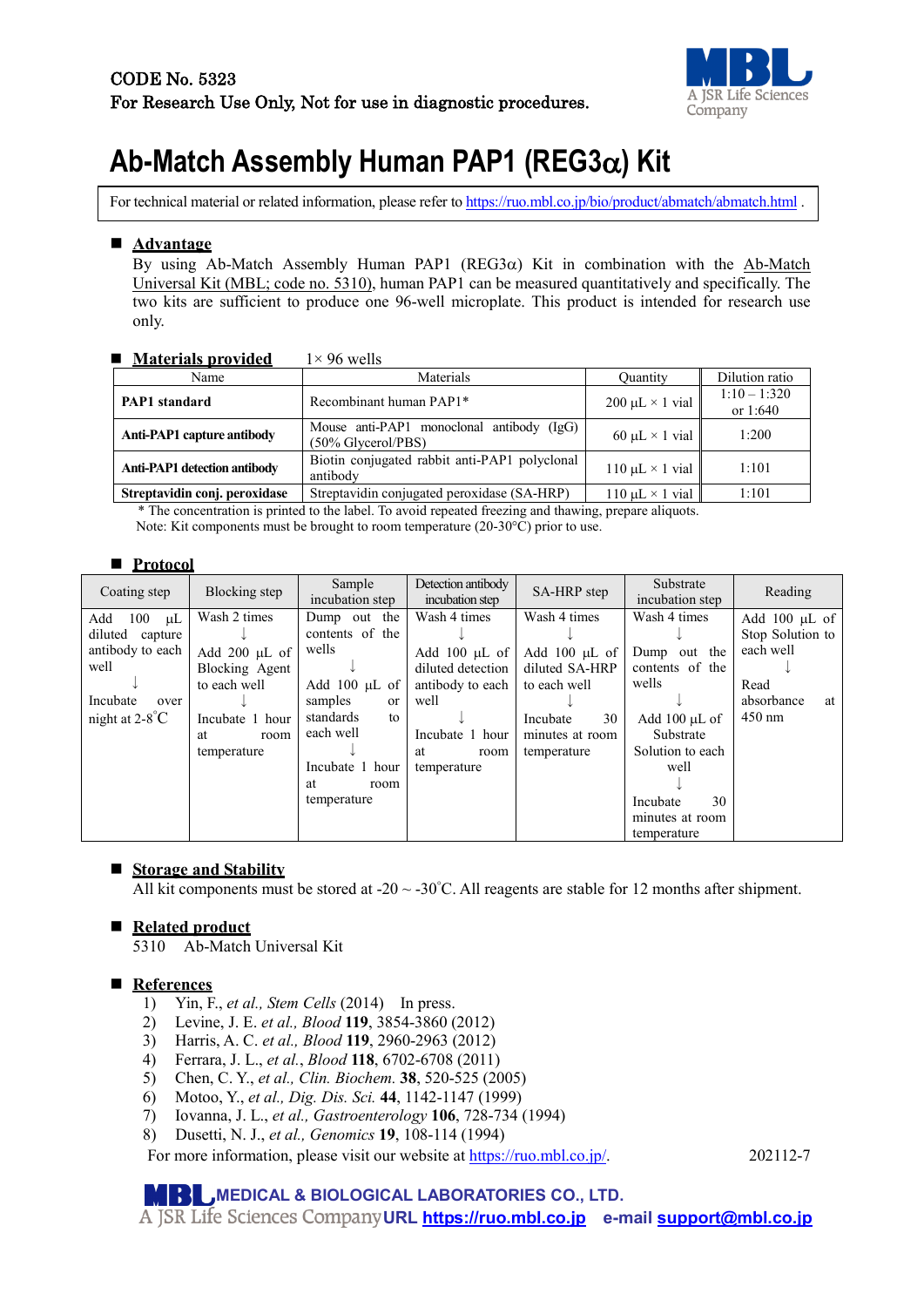#### **Calibration curve**



#### ■ References data

| 1. Intra-assay |                 | 2. Detection limit $(n=8)$ |
|----------------|-----------------|----------------------------|
| ng/mL          | CV <sub>0</sub> | LOB (Limit of Bla          |
| 3.08           | 5.4             | LOQ (Limit of Qu           |
| 6.03           | 4.2             |                            |
| 12.63          | 3.2             |                            |
| 25.79          | 8.7             |                            |
| 48.54          | 8.9             |                            |
| 100.83         | 3.9             |                            |
|                |                 |                            |

| 2. Detection limit $(n=8)$    |              |
|-------------------------------|--------------|
| LOB (Limit of Blank)          | $0.24$ ng/mL |
| LOQ (Limit of Quantification) | $3.41$ ng/mL |

3. Reactivity with established cancer cell line culture supernatant

\* These samples were diluted (1:2) with culture medium prior to the assay.

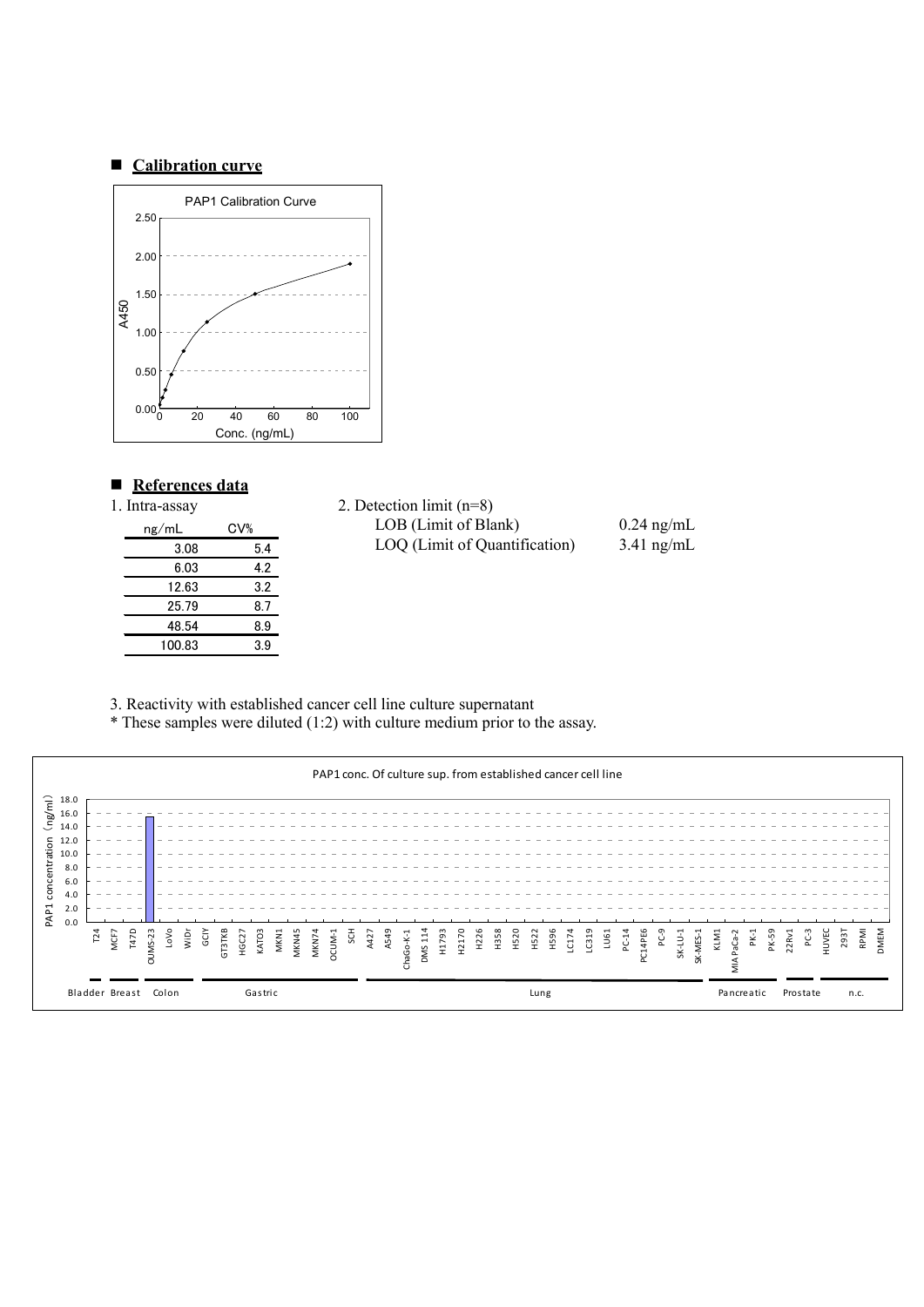4. Normal range (95% reference interval)



Serum form healthy samples (n=80) 10.6-56.7 ng/mL

\* Serum samples were diluted (1:10) prior to the assay.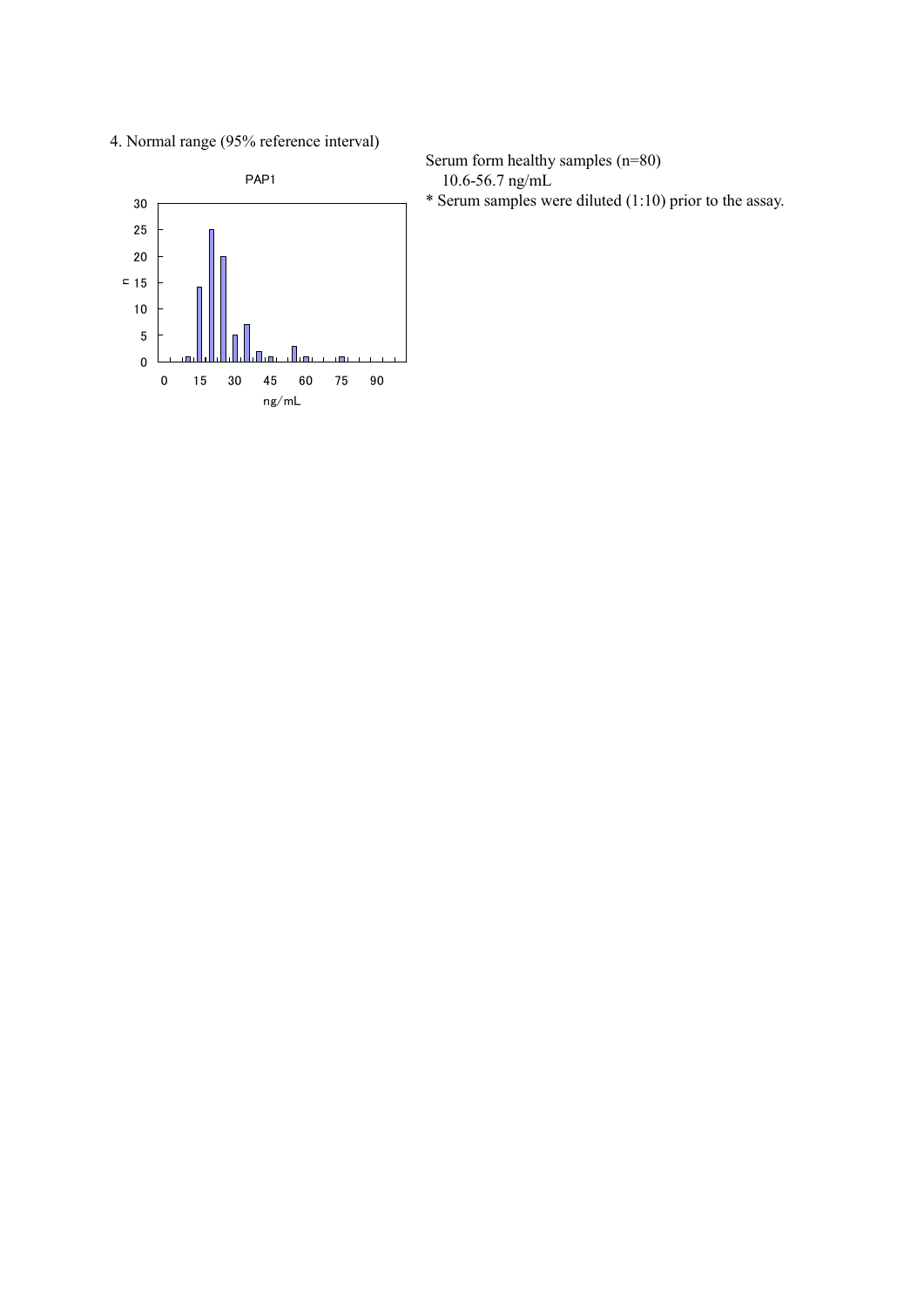

# **Ab-Match Assembly Human PAP1 (REG3**α**) Kit**

技術資料や、関連情報はホームページからご利用頂けます。<https://ruo.mbl.co.jp/bio/product/abmatch/abmatch.html>

## ■ 特徴

Ab-Match Assembly Human PAP1 (REG3α) Kit は、Ab-Match Universal Kit (MBL; code no. 5310) と組 み合わせてご使用いただくことで、サンドイッチ ELISA 法にて試料中のヒト PAP1 を特異的に測定 することができます。このセットで 96 穴マイクロプレート 1 枚分の測定が可能です。本製品は研 究用試薬です。ヒトの体内に用いたり、診断の目的に使用しないでください。

| ■ キット構成<br>$1 \times 96$ wells                                                                                           |                                                                    |                           |                              |  |  |
|--------------------------------------------------------------------------------------------------------------------------|--------------------------------------------------------------------|---------------------------|------------------------------|--|--|
| Name                                                                                                                     | Materials                                                          | Ouantity                  | Dilution ratio               |  |  |
| <b>PAP1</b> standard                                                                                                     | Recombinant human PAP1*                                            | $200 \mu L \times 1$ vial | $1:10 - 1:320$<br>or $1:640$ |  |  |
| Anti-PAP1 capture antibody                                                                                               | Mouse anti-PAP1 monoclonal antibody (IgG)<br>$(50\%$ Glycerol/PBS) | 60 $\mu$ L × 1 vial       | 1:200                        |  |  |
| Biotin conjugated rabbit anti-PAP1 polyclonal<br><b>Anti-PAP1</b> detection antibody<br>110 $\mu$ L × 1 vial<br>antibody |                                                                    | 1:101                     |                              |  |  |
| Streptavidin conj. peroxidase<br>Streptavidin conjugated peroxidase (SA-HRP)<br>110 $\mu$ L × 1 vial<br>1:101            |                                                                    |                           |                              |  |  |

\* 濃度はラベルに記載してあります。凍結融解を避けるため、溶解後は分注してください。

注)キットの構成品は、室温(20-30℃)に戻してから使用してください。

#### ■ 操作法

| Coating step      | Blocking step  | Sample<br>incubation step   | Detection antibody<br>incubation step | SA-HRP step     | Substrate<br>incubation step | Reading            |
|-------------------|----------------|-----------------------------|---------------------------------------|-----------------|------------------------------|--------------------|
| 希釈した capture      | 2 回洗浄          | Well の内容物を                  | 4回洗浄                                  | 4回洗浄            | 4回洗浄                         | Stop Solution $\&$ |
| antibody $\&$ 100 |                | 完全に除去                       |                                       |                 |                              | 100 µL ずつ各         |
| μL ずつ各 well       | Blocking Agent |                             | 釈<br>希<br>た<br>└                      | 釈<br>希<br>た     | Substrate                    | well に分注           |
| に分注               | を 200 µL ずつ    | 整<br>調<br>た<br>$\mathbb{L}$ | detection                             | SA-HRP を<br>100 | Solution $\&$ 100            |                    |
|                   | 各 well に分注     | standard 及びサ                | antibody $\&$ 100                     | µL ずつ各 well丨    | μL ずつ各 well                  | 450 nm にて吸光        |
| 2-8℃ で一晩静         |                | ンプルを 100 µL                 | μL ずつ各 well                           | に分注             | に分注                          | 度を測定               |
| 置                 | 室温で1時間静        | ずつ各 well に分                 | に分注                                   |                 |                              |                    |
|                   | 置              | 注                           |                                       | 室温で 30 分間       | 室温で 30 分間                    |                    |
|                   |                |                             | 室温で1時間静                               | 静置              | 静置                           |                    |
|                   |                | 室温で1時間静                     | 置                                     |                 |                              |                    |
|                   |                | 置                           |                                       |                 |                              |                    |

### ■ 保存と有効

-20 ~ -30° C にて保存してください。有効期間は出荷後 12 ヶ月です。

■ 関連製品

5310 Ab-Match Universal Kit

### ■ 参考文献

- 1) Yin, F., *et al., Stem Cells* (2014) In press.
- 2) Levine, J. E. *et al., Blood* **119**, 3854-3860 (2012)
- 3) Harris, A. C. *et al., Blood* **119**, 2960-2963 (2012)
- 4) Ferrara, J. L., *et al.*, *Blood* **118**, 6702-6708 (2011)
- 5) Chen, C. Y., *et al., Clin. Biochem.* **38**, 520-525 (2005)
- 6) Motoo, Y., *et al., Dig. Dis. Sci.* **44**, 1142-1147 (1999)
- 7) Iovanna, J. L., *et al., Gastroenterology* **106**, 728-734 (1994)
- 8) Dusetti, N. J., *et al., Genomics* **19**, 108-114 (1994)

その他詳細は弊社 Web サイトをご覧ください。<https://ruo.mbl.co.jp/>

202112-7

**MEDICAL & BIOLOGICAL LABORATORIES CO., LTD.**

**URL [https://ruo.mbl.co.jp](https://ruo.mbl.co.jp/) e-mail [support@mbl.co.jp](mailto:support@mbl.co.jp)**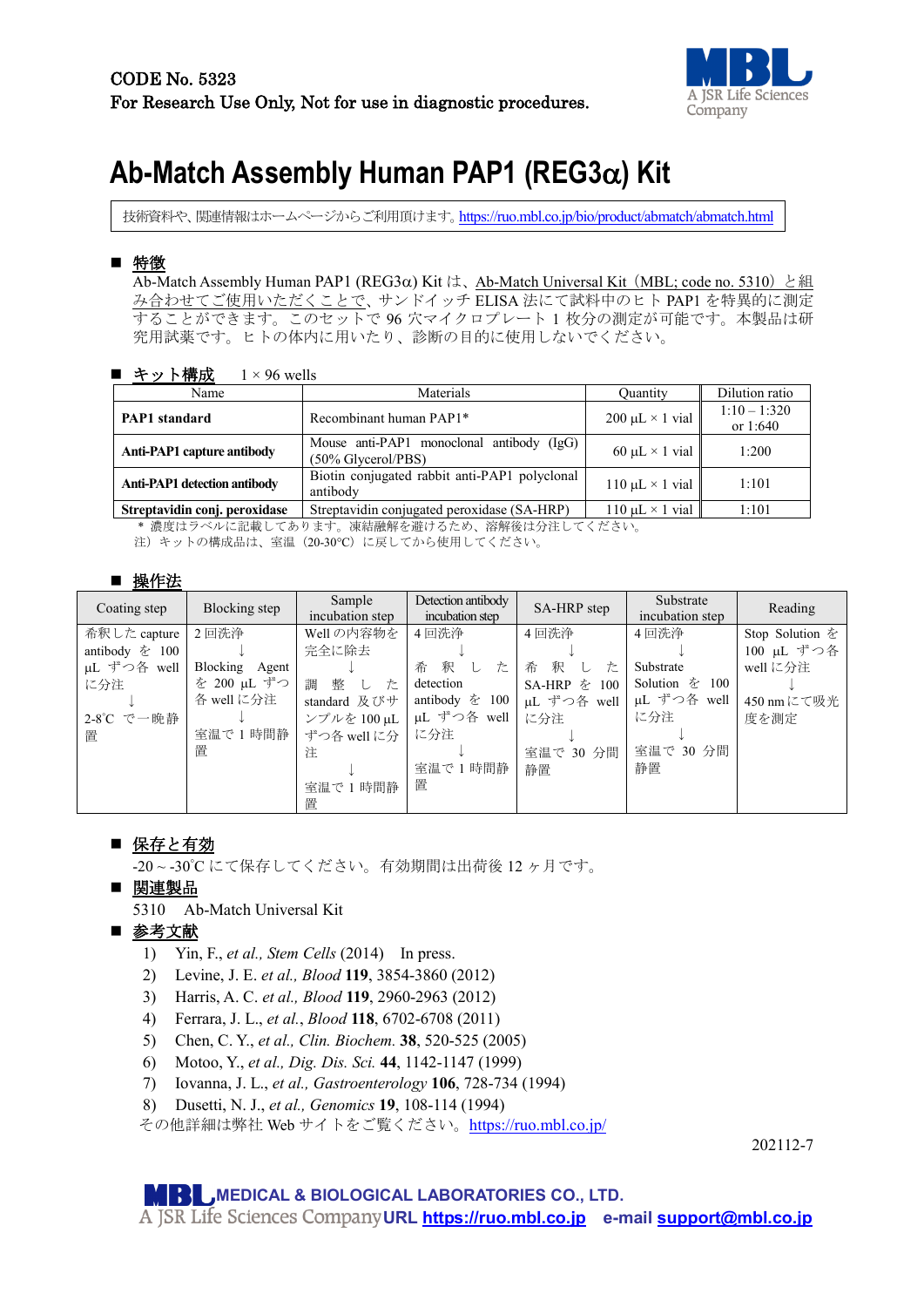#### ■ 標準曲線例



#### 参考データ

| 同時再現性<br>1. |  |
|-------------|--|
|-------------|--|

| ng/mL  | CV <sub>0</sub> |
|--------|-----------------|
| 3.08   | 5.4             |
| 6.03   | 4.2             |
| 12.63  | 3.2             |
| 25.79  | 8.7             |
| 48.54  | 8.9             |
| 100.83 | 3.9             |

2. 検出感度 (n=8) LOB (Limit of Blank) 0.24 ng/mL LOQ (Limit of Quantification) 3.41 ng/mL

3. 株化癌細胞培養上清との反応性 \* 培養上清は、培養液を用いて 2 倍希釈しました。